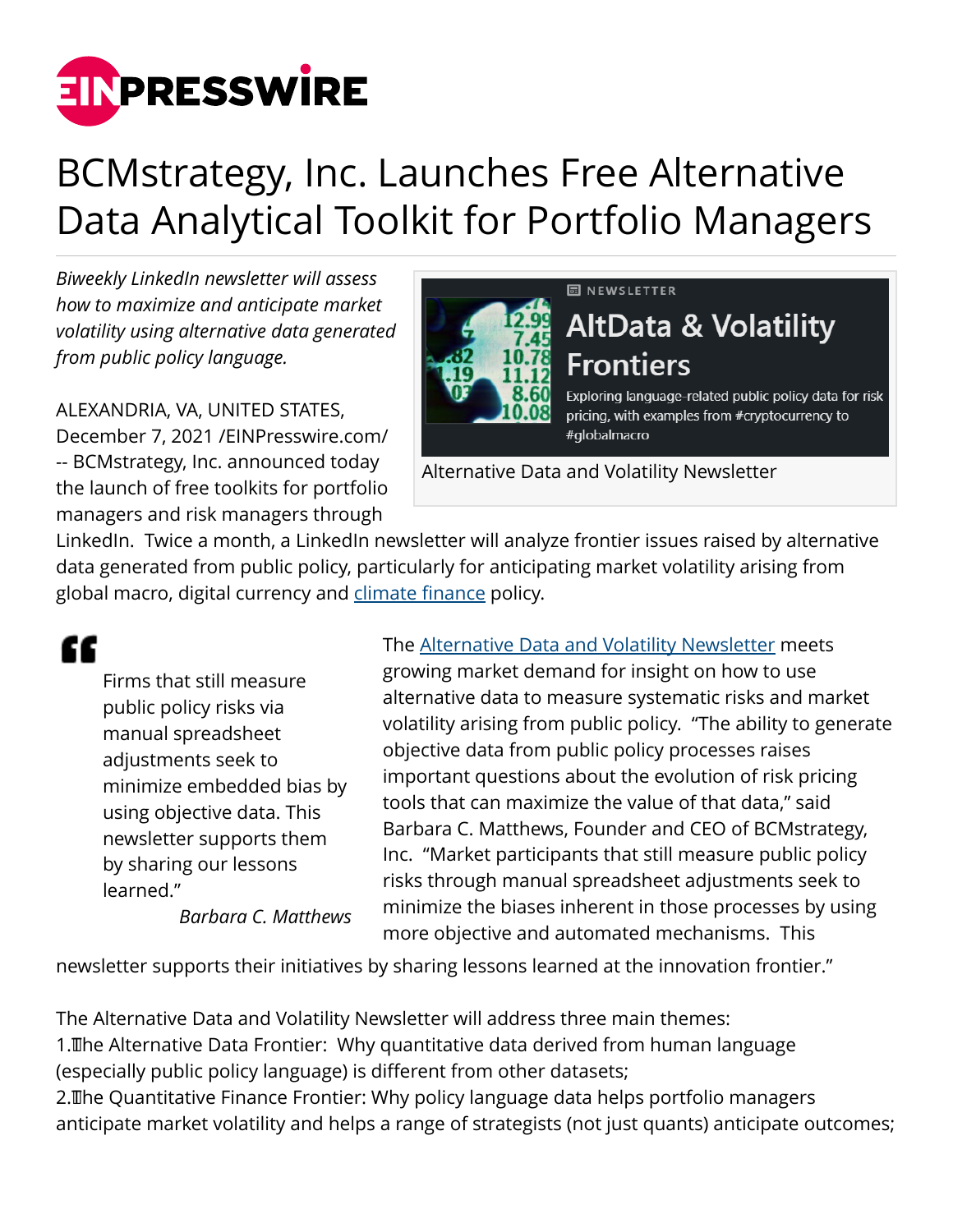3. The Ethical Frontier: Why it is important to approach the generation and use of policy-related language quantification with a commitment to objectivity, honesty, and integrity. The newsletter's defines data broadly to include both quantitative data derived used natural language processing/understanding as well as pools of language used as training data for machine learning and artificial intelligence mechanisms that automate predictive analytics. "We hope that the LinkedIn newsletter format sparks conversation with a broad audience about best practices in data generation and related market volatility measurement amid rapid evolution," said Ms. Matthews.

About BCMstrategy, Inc.: BCMstrategy, Inc. helps portfolio managers, risk managers, and geopolitical strategists anticipate market volatility, manage information overload, and make better data-driven decisions. The company quantifies public policy risks objectively using 9+ layers of patented analytical automation without using sentiment analysis. International awards include: Finalist, NATO Innovation Hub Challenge (2020); Finalist, G20/BIS TechSprint Challenge (2021); and NVTCC Top100 honoree. The data is

Three Kinds of Data Alternative Data 1.0 Economic & Physical Data Alternative Data 2.0 Habit Data Machine-Generated Data GDP | PMI | Unemployment Trade Flows | Payments Language Data Emissions | Fluvial Levels Geolocation Data  $\mathbb{C}$ 用

The three types of quantitative data used by markets to measure risk



available through the Bloomberg Enterprise Access Point. Targeted signals delivered via API include DCVS 1 and DCVS 2 (measuring public policy risks regarding [cryptocurrency](https://www.bcmstrategy2.com/post/product-launch-digital-currency-policy-volatility-signals) and central bank digital currency policy, respectively), and CRRM3 (measuring climate finance policy risks). The company will launch an App for the Bloomberg Terminal in early 2022. For more information, please visit: <https://www.bcmstrategy2.com/>.

## ########

Barbara C. Matthews